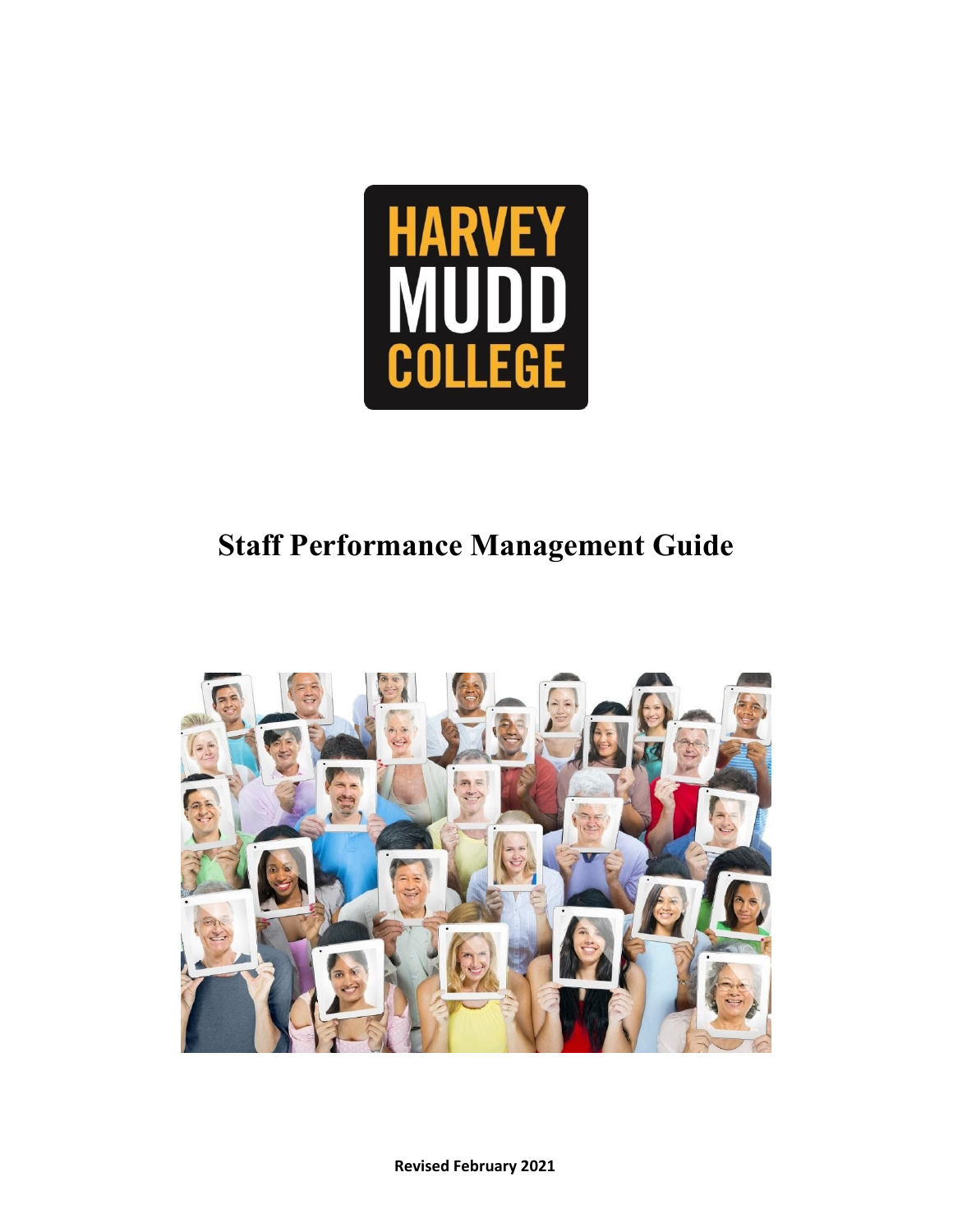# **Table of Contents**

| 3  |
|----|
| 4  |
| 5  |
| 6  |
| 7  |
| 8  |
| 9  |
| 10 |
| 11 |
| 12 |
| 14 |
| 16 |
| 18 |
| 20 |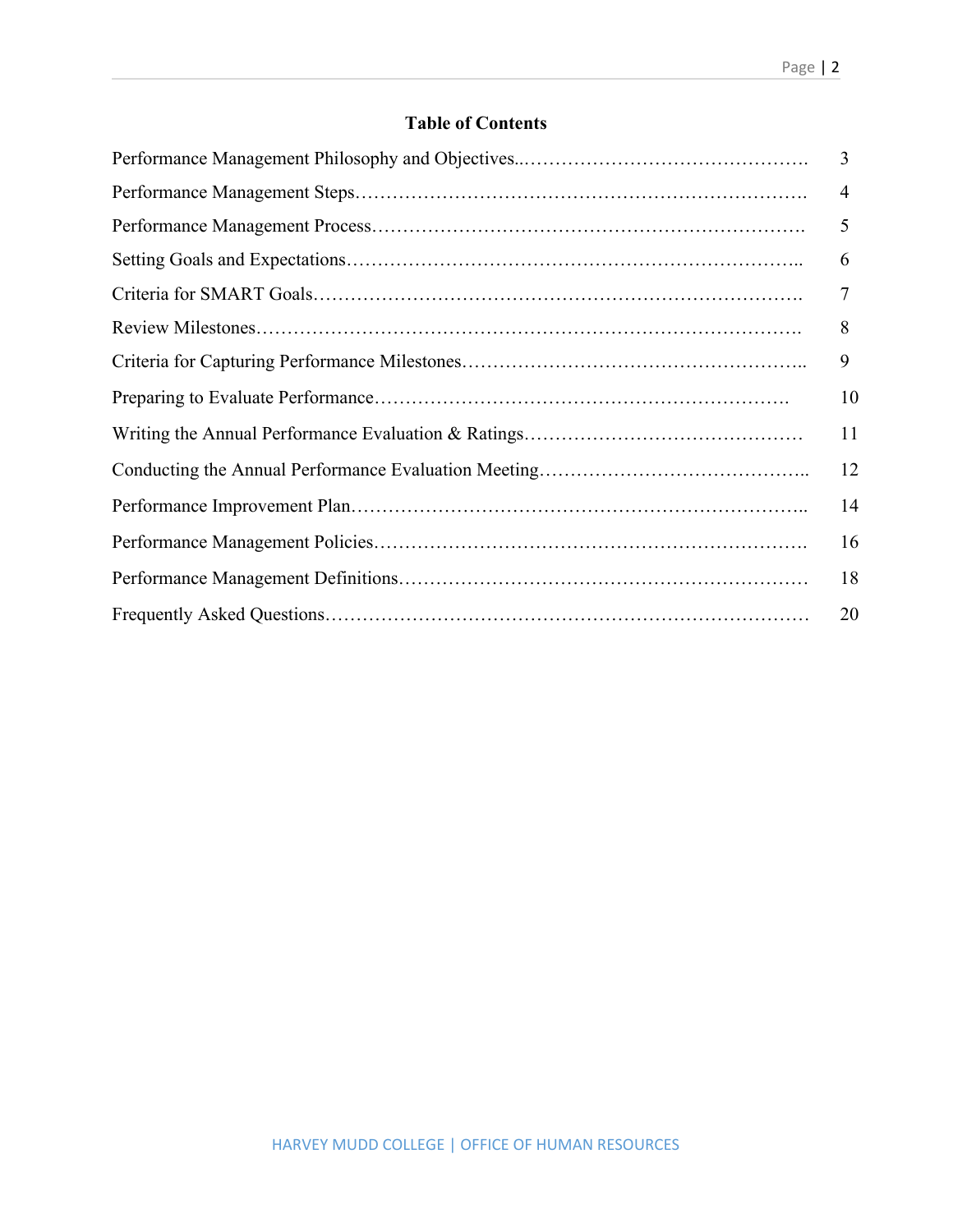# **Performance Management Philosophy**

Harvey Mudd College (HMC) recognizes all employees as essential to the overall success of the College. This success is achieved by fostering a work environment in which employees are inspired to perform to the best of their abilities. HMC's performance management cycle and processes allow supervisors to set expectations for the year and to discuss each employee's potential contributions toward the achievement of departmental and College goals and objectives. To facilitate such an environment, the HMC is committed to a performance management program for all full-time and part-time employees that:

- Creates a positive and supportive work environment and culture that attracts and retains the highest caliber staff.
- Recognizes the accomplishments of staff in job performance that rewards employees based on their actual performance and commitment to the College.
- Affords all employees the opportunity for professional growth through skill development.
- Recognizes planning and performance is a two-way process that encourages consistent and transparent performance communication between supervisors and employees.
- Promotes accountability in performance evaluations through objective, job related criteria developed and understood in advance by both supervisor and employee.

# **Performance Management Objectives**

HMC will strive to use its performance management program to accomplish the following objectives:

- Promote two-way performance related communications between supervisors and employees that clarify expectations about the roles, goals, and behavioral accountabilities.
- Promote professional growth for employees by helping them in acquiring the desired knowledge and skills.
- Identify the barriers to effective performance and resolve those barriers through constant coaching and development support.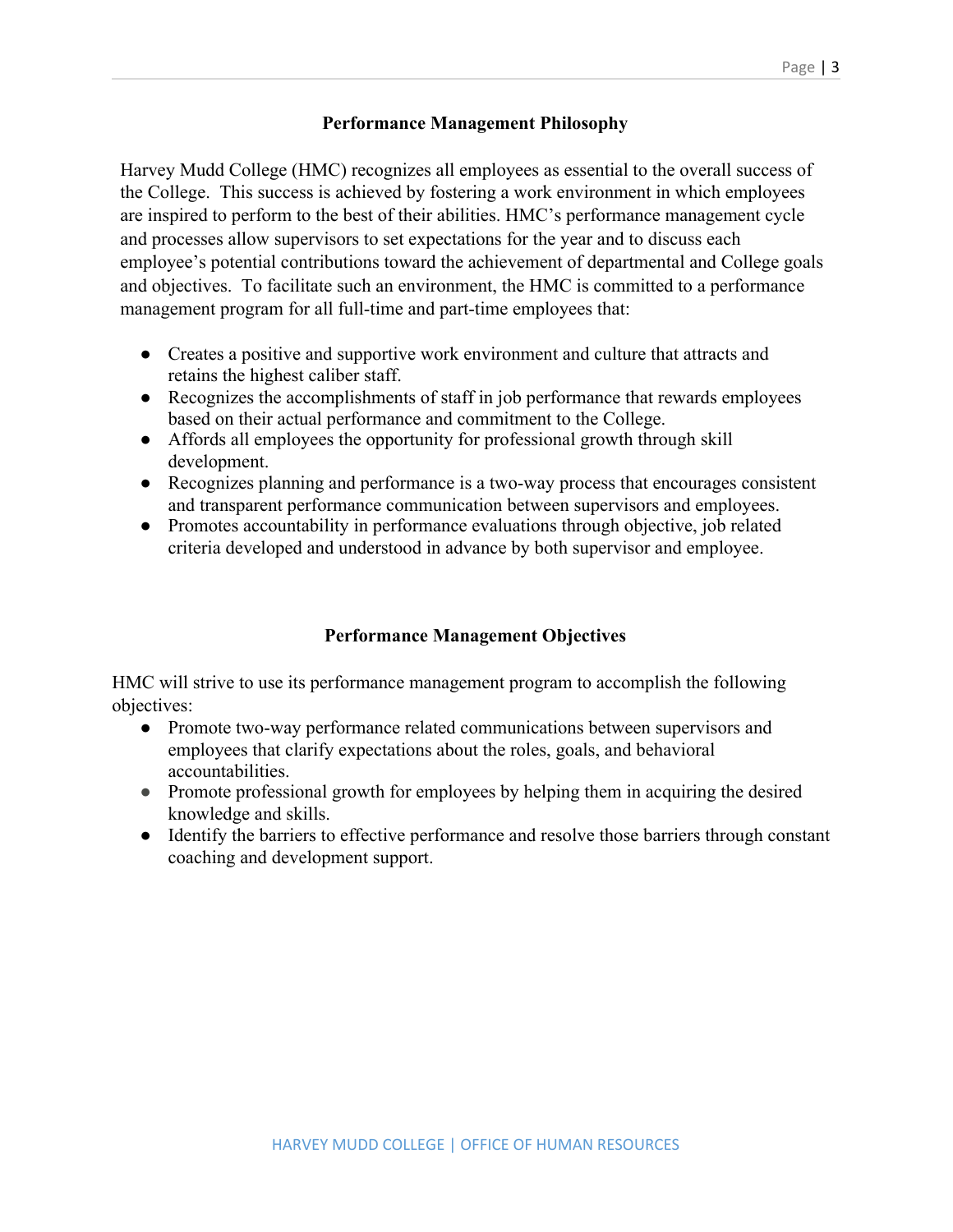# **Performance Management Steps**

There are five general steps of the College's performance management program.

#### **Step #1:**

Employee completes self-assessment

Employees are encouraged to meet with Supervisor to share self-assessment

*Note: Dining Services and F&M Hourly Employees will follow a separate departmental process.*

#### **Step #2:**

Supervisor/Manager completes performance evaluation. Next level Manager/VP may require a review and approval before proceeding (confirm with your VP)

Any reviews with an overall rating of "Significant Improvement Required" should be reviewed by Human Resources before proceeding

#### **Step #3:**

Supervisor conducts in-person performance review meeting with the Employee

If the Employee's job has changed, best practice is to review and provide an updated job description at this step

#### **Step #4:**

Supervisor confirms they met with the Employee and submits the review

Employee and Supervisor acknowledges the review

#### **Step #5:**

HR retains a copy in the Employee Personnel File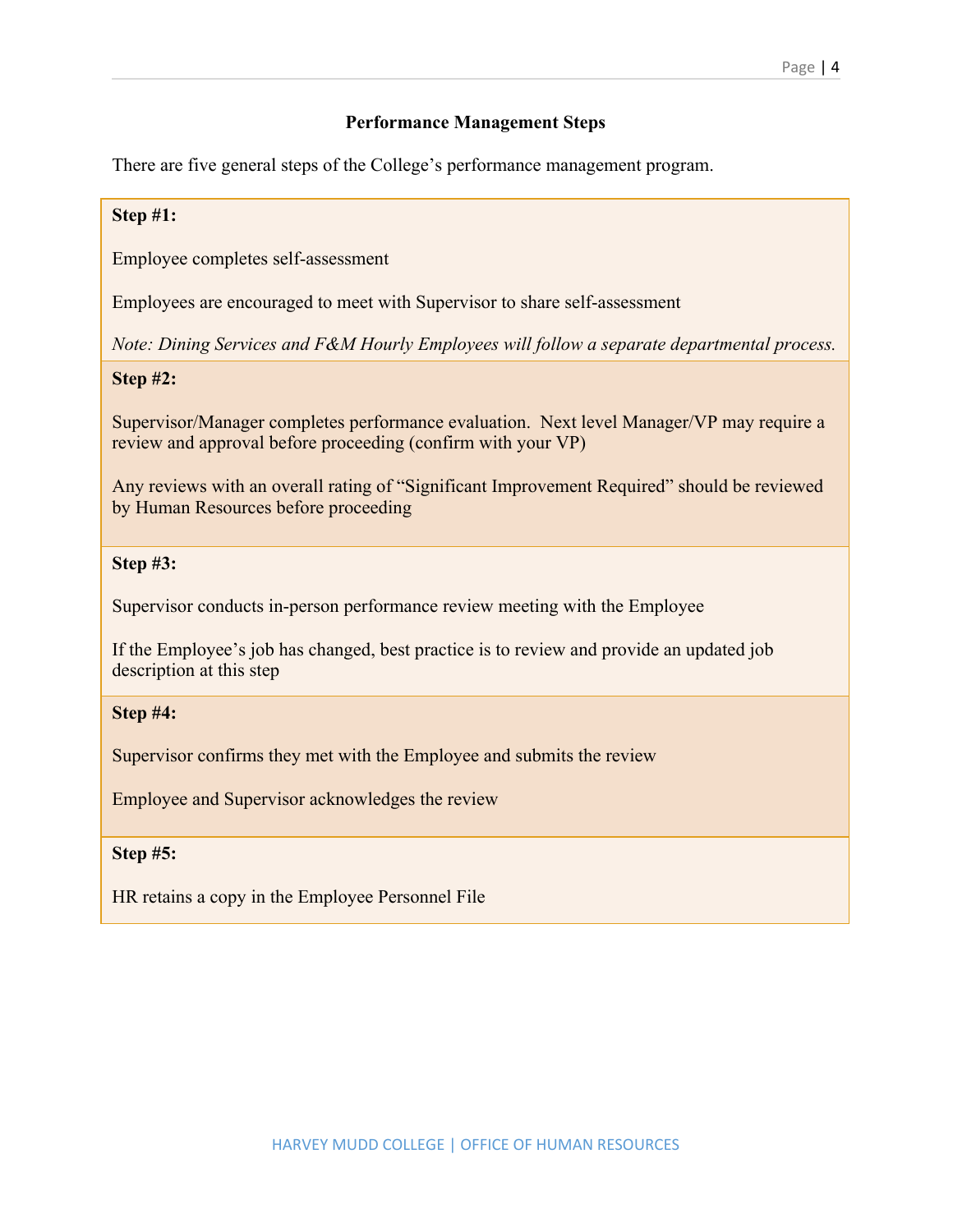# **Performance Management Process**

The three major components of the performance management process are as follows:

## **1. Set Goals and Expectations**

In setting goals and expectations, supervisors and employees identify the performance goals and results expected during the academic year. The foundation of establishing performance expectations is a completed job description that is reviewed by both the supervisor and employee on an annual basis.

# **2. Review Milestones**

To review milestones, both the supervisor and employee are expected to track achievements relative to the established performance goals and expectations. Together, the supervisor and employee identify the methods to track progress throughout the year and agree upon a frequency to discuss and review milestones. The supervisor also manages performance throughout the year through feedback and coaching.

# **3. Evaluate Performance**

The supervisor is accountable for evaluating performance on an annual basis through a completed performance evaluation. Employee performance is both rated and qualitatively reviewed. Feedback is expected to be provided in a face-to-face meeting with the employee.

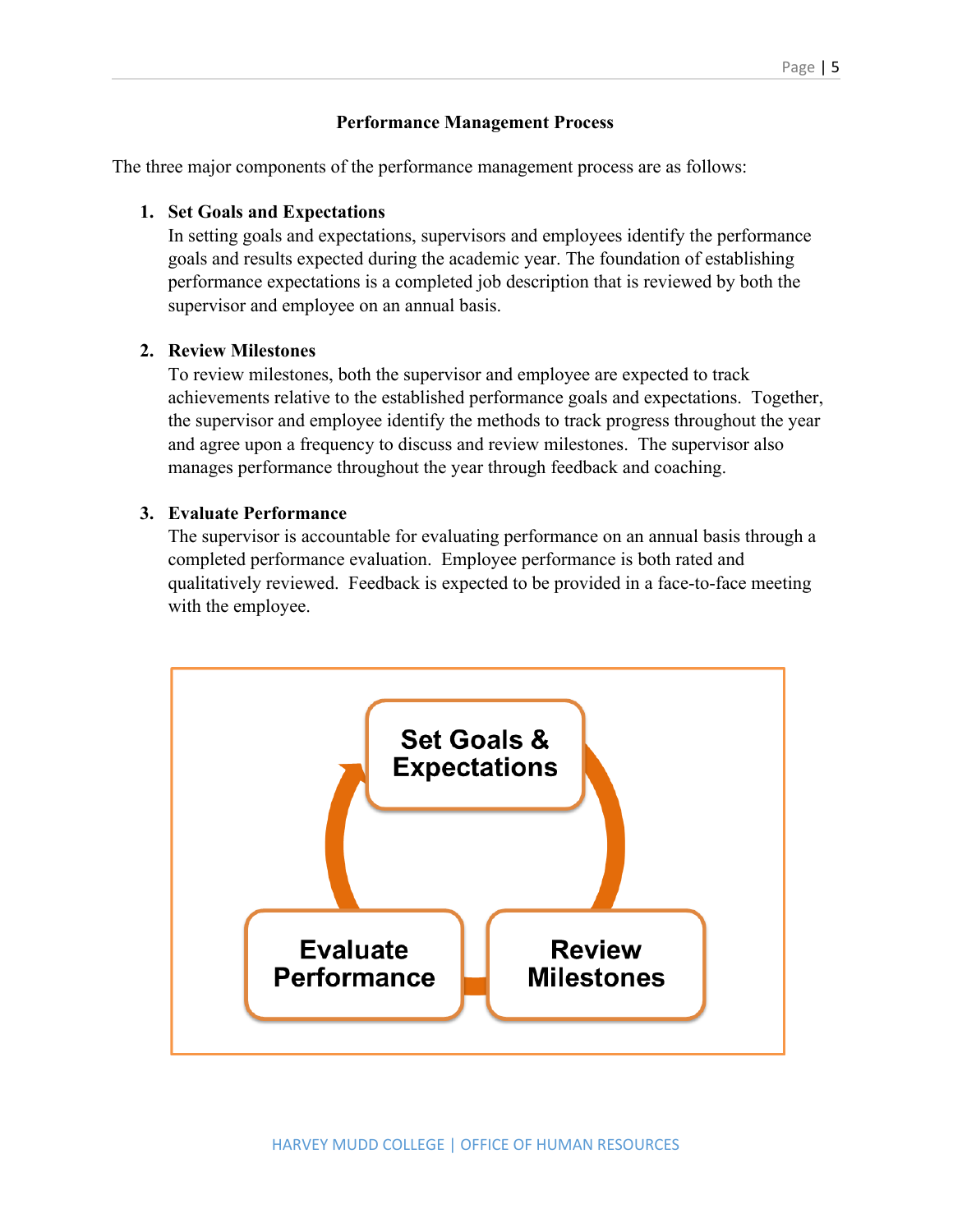# **Setting Goals and Expectations**

Setting performance goals and expectations require establishing what will be done, why it needs to be done, and how it will be accomplished. Supervisors are responsible for ensuring employees have a clear understanding of expectations, how they align to the College and/or department.

#### **Key Steps in Setting Goals and Expectations**

1. Ensure that the job description is current.

A review of the job description should be done every year. If duties in the position have changed, revisions should be made and forwarded to Human Resources. The employee should also review their job description and be prepared to provide you with feedback regarding changes.

2. Identify the essential job functions.

This refers to the duties that must be carried out by the position, basically the reason the position exists. Have the essential functions changed? Do some need to be added? These essential functions can be used as a guide to setting performance expectations.

3. Develop performance goals and expectations.

Performance expectations identify the results required for fully satisfied performance of job functions/tasks. It defines "how well" each task must be performed and provides a benchmark against which to evaluate work performance. Performance expectations should be set when an employee is hired, when responsibilities are changed or added, and when clarification of responsibilities is needed. Link individual expectations to the College and department goals and objectives.

4. Identify applicable performance factors.

The HMC paper-based evaluation form has twelve performance factors for all staff and two additional performance factors for all supervisors.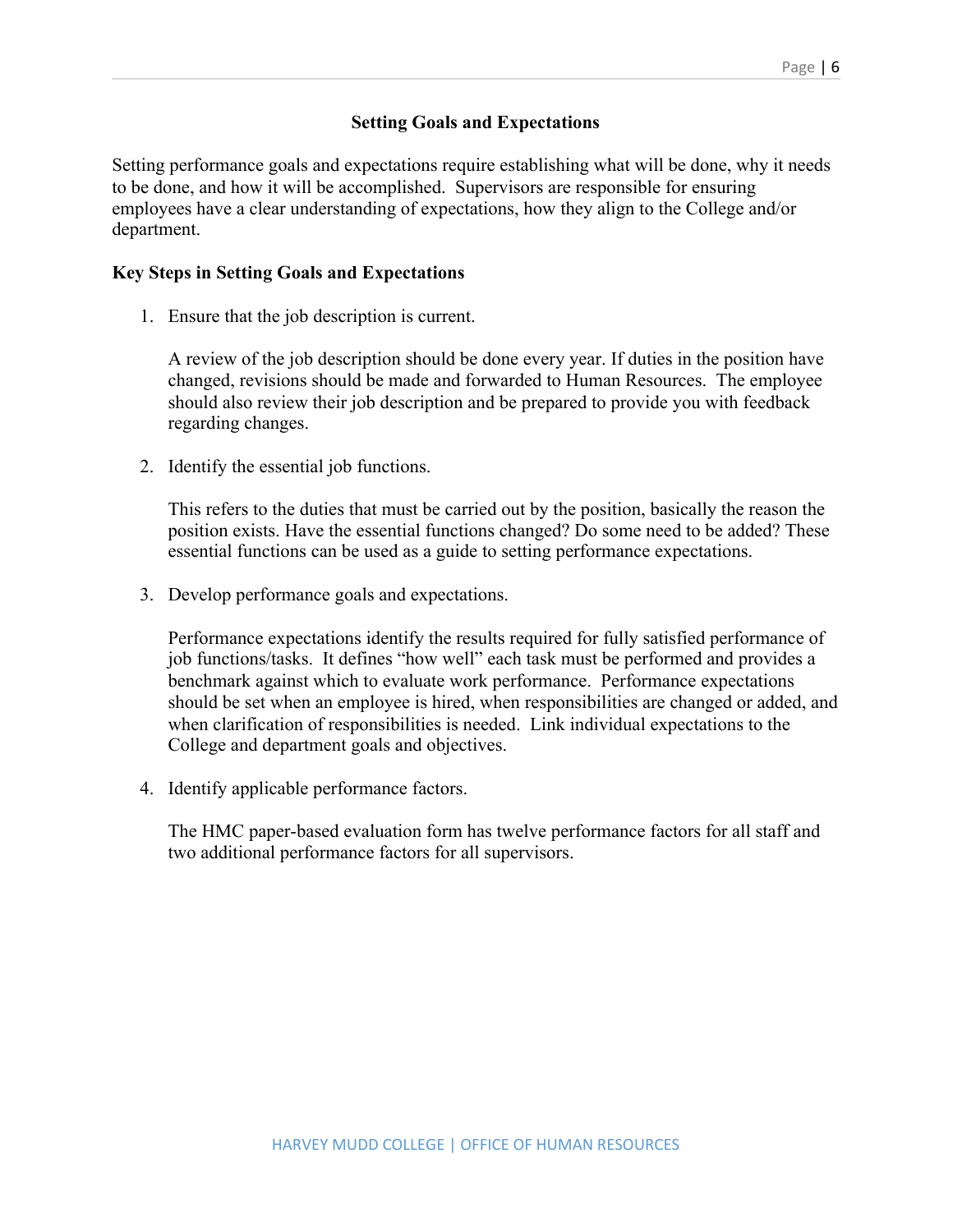# **Criteria for SMART Goals**

Employees and supervisors are most likely to achieve understanding, alignment and agreement when they work together to develop SMART goals which should meet the following criteria:

| <b>Specific</b>                                                                                       | Defines results to be accomplished within the scope of the job. |  |  |
|-------------------------------------------------------------------------------------------------------|-----------------------------------------------------------------|--|--|
| <b>Measurable</b>                                                                                     | Defines metrics to determine progress in precise terms.         |  |  |
| Assesses if the goal(s) is achievable and within the employee's<br><b>Attainable</b><br>capabilities. |                                                                 |  |  |
| <b>Relevant</b>                                                                                       | Supports achievement of departmental or College goals.          |  |  |
| <b>Time Bound</b>                                                                                     | Specifies due date or frequency of action.                      |  |  |

In setting goals and expectations, there are several types of goals that may be incorporated into the performance evaluation:

- 1. Development goals goals established for professional growth.
- 2. Improvement goals goals established to correct performance that is below minimum expectations and requires performance improvement.
- 3. Innovation goals inspiring goals established for creating a new process, function or program.
- 4. Stretch goals ambitious goals established to challenge an employee to grow particular knowledge or skills.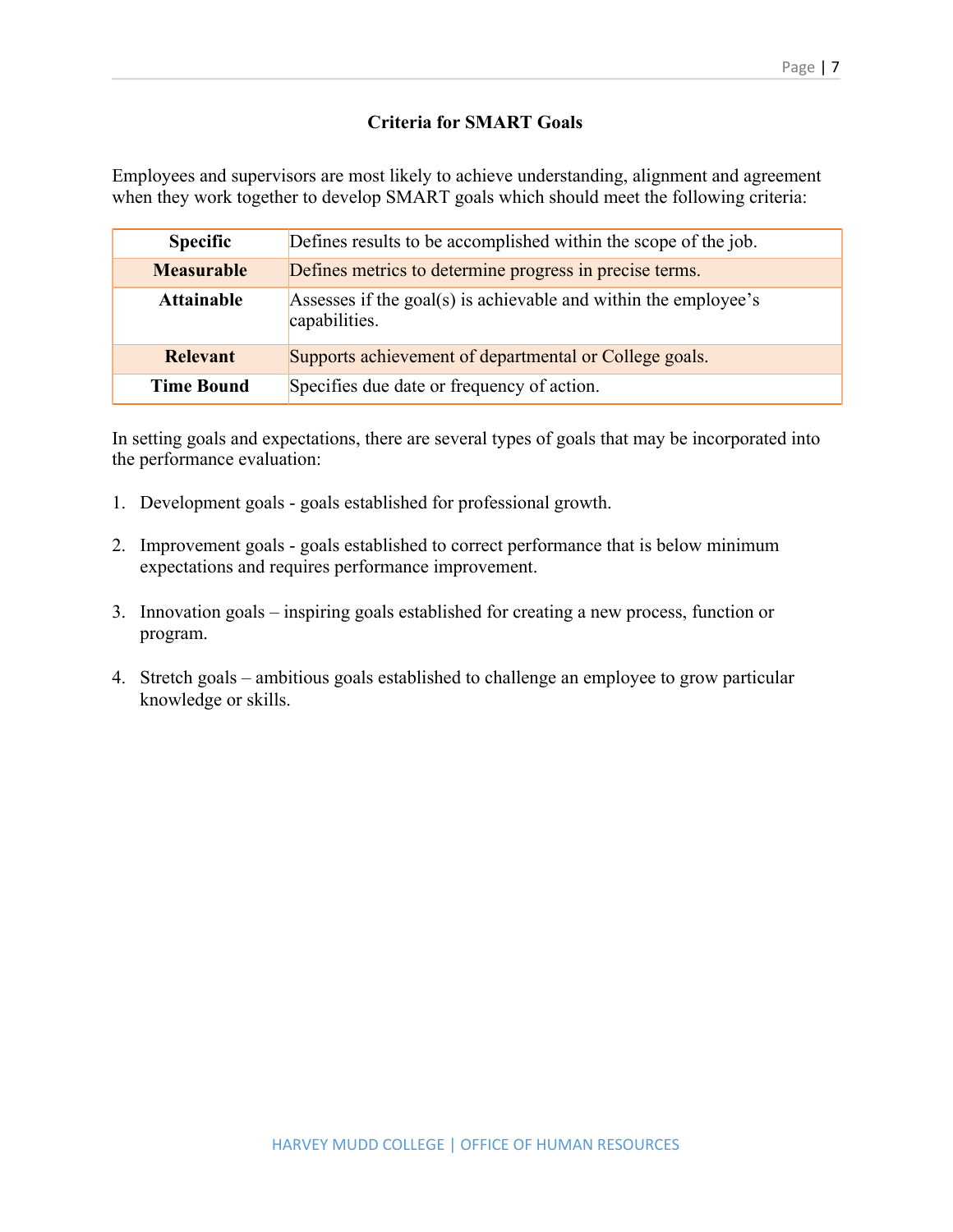Performance management is a year-round process which means meetings should be held with employees throughout the year to discuss and reassess the employees' progress toward achieving goals and performance objectives. Listed below are some of the ways to capture performance.

- 1. Documentation
	- Structured Notes
		- − Supervisors are responsible for documenting employee performance throughout the year.
		- − Document performance in behavioral terms, rather than inferential or judgmental.
		- − Maintain copies of work that illustrate the performance dimensions being measured.
- 2. Feedback
	- Employee's performing the job can be the best source of data on their performance. Consider any employee self-assessment appraisals or reports provided to you throughout the year.
	- In addition to feedback from co-workers, customers, and others are of value such as:
		- − Letters
		- − Reports
		- − Email
		- − Third-Party Comments
- 3. Observation

It is recommended that supervisors observe their employees with the intent of documenting behaviors related to performance. Look for:

- Trends in performance
	- − Is it steadily improving or declining?
	- − Does the individual have "peaks and valleys" spurts of excellent performance followed by extended periods of mediocre performance?
- Critical incidents
	- − Outstanding successes
	- − Performance events that stand out from typical behavior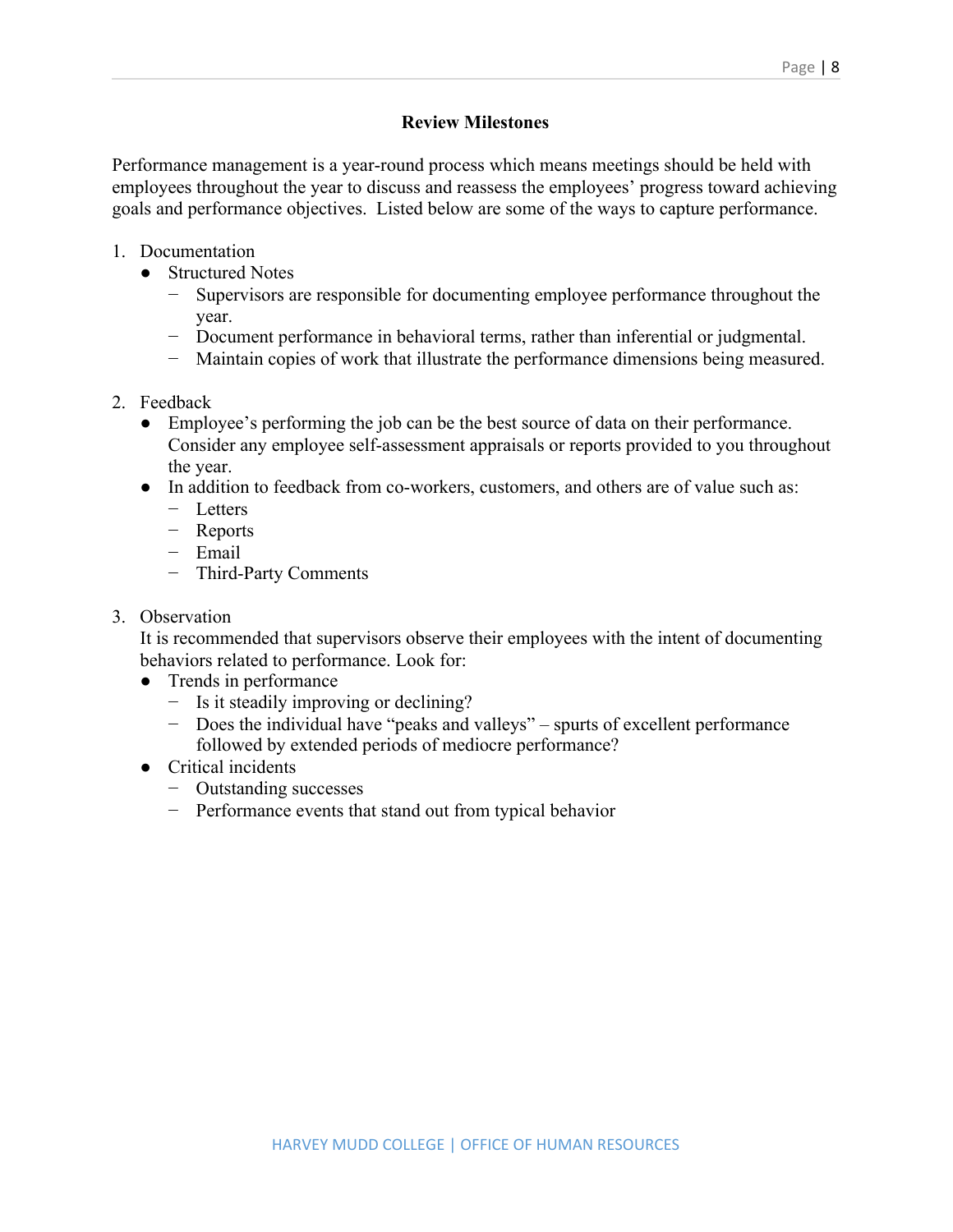# **Criteria for Capturing Performance Milestones**

Effective tracking of performance milestones allows for timely information to be provided to the employee on both successful performance and any needed performance improvement. An easy way to track and provide specific feedback is to use the STAR approach:

|               | <b>Situation/Task</b> What was the task, problem, opportunity or challenge?                                                     |  |
|---------------|---------------------------------------------------------------------------------------------------------------------------------|--|
| Action        | What did the employee specifically say or do to handle the situation/task?                                                      |  |
| <b>Result</b> | What changed, for better or worse, because of the employee's actions and what<br>was the impact or consequences of that result? |  |

When you need to provide feedback for improvement, you will also need to describe an alternative action and the alternative result desired.

| <b>Situation/Task</b>               | What was the task, problem, opportunity or challenge?                                                                                                                                                           |  |
|-------------------------------------|-----------------------------------------------------------------------------------------------------------------------------------------------------------------------------------------------------------------|--|
| <b>Alternative</b><br>Action        | What did the employee specifically say or do to handle the situation/task that<br>was less than effective?<br>What is something the employee could have said or done differently?                               |  |
| <b>Alternative</b><br><b>Result</b> | What changed, for better or worse, because of the employee's actions and what<br>was the impact or consequences of that result?<br>What is the enhanced result that the alternative action could have produced? |  |

Remember to provide feedback on any performance events that you document. An employee should never be surprised with feedback at the end of the performance cycle.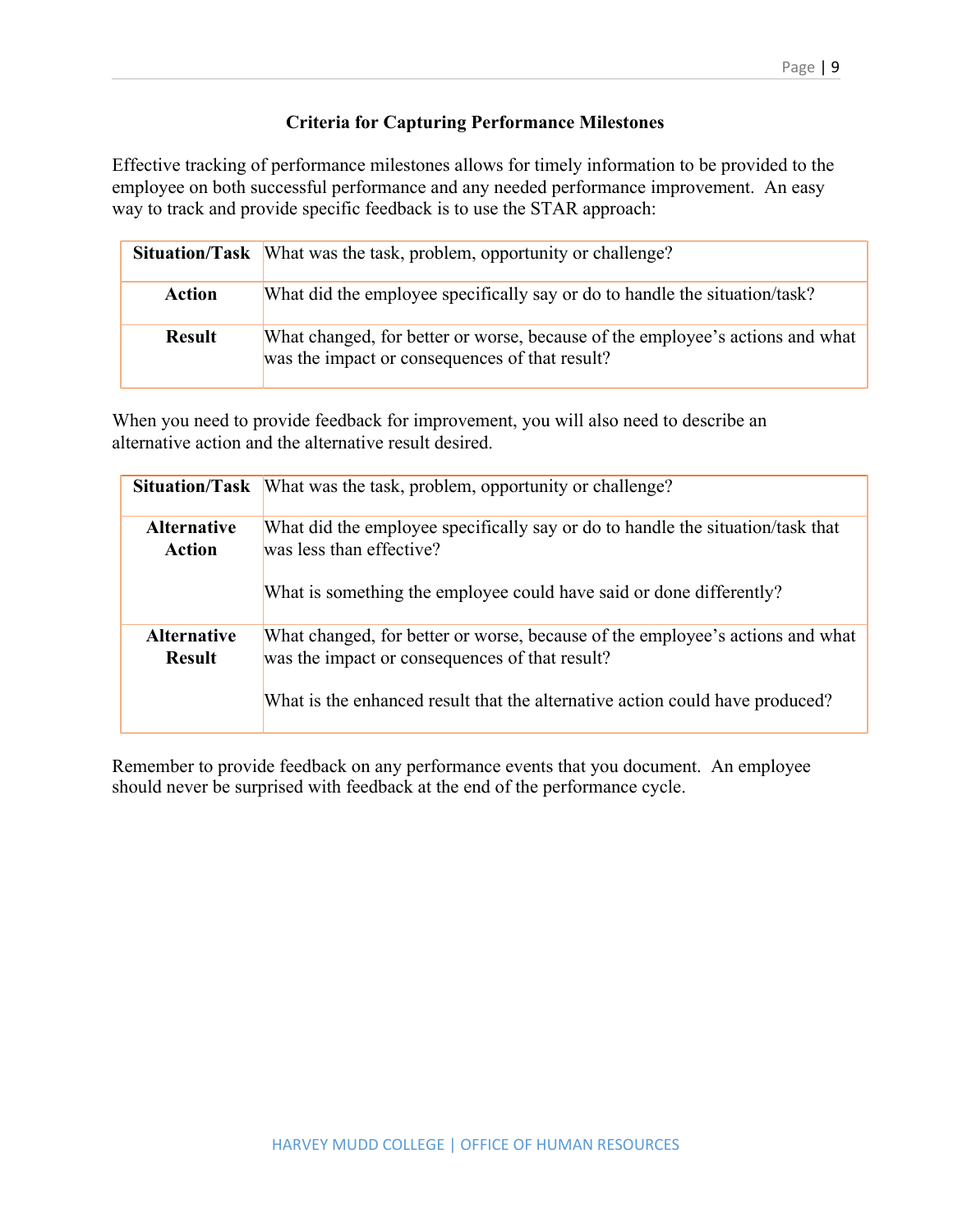### **Preparing to Evaluate Performance**

Performance evaluations are most productive when they are collaborative, both people are prepared ahead of time and there have been discussions about performance throughout the year. The performance evaluation meeting should be a two-way conversation.

Once the employee completes his/her self-assessment, a meeting should take place between the supervisor and the employee to discuss the self-assessment. This helps you and the employee gain understanding, alignment, and agreement. To prepare for writing the performance evaluation, gather the following:

- Employee's self-assessment form
- Employee's job description
- Goals and objectives from previous performance evaluations
- Your documentation, feedback and observation notes

At least two weeks in advance, you should plan for the following:

- Be prepared know the objectives and goals of the meeting.
- Confirm the date, time and location of the performance evaluation discussion with your employee.

All three sections of the performance evaluation must be completed, and a next level manager approval may be required to complete the performance evaluation.

| <b>Section</b>                                         | Area                        | <b>Definition</b>                                                                                                                                                                                                                                                                                             |
|--------------------------------------------------------|-----------------------------|---------------------------------------------------------------------------------------------------------------------------------------------------------------------------------------------------------------------------------------------------------------------------------------------------------------|
| <b>Section</b><br><b>Self Evaluation</b><br>Questions* |                             | Summarize performance of job responsibilities and<br>accomplishments; summarize performance of goals and<br>identify proposed goals; address any new job<br>responsibilities; share greatest contributions to the<br>department/College; and share any areas of desired<br>experience, training or education. |
|                                                        |                             | Note: The Supervisor/Manager will evaluate<br>competencies and enter additional comments for Dining<br>Services/F&M hourly staff.                                                                                                                                                                             |
| <b>Section</b><br>П                                    | <b>Overall Evaluation**</b> | Provide an overall performance rating for the review<br>period along with any comments.                                                                                                                                                                                                                       |
| <b>Section</b><br>Ш                                    |                             | <b>Supporting Documents</b> Upload any relevant supporting documents and enter<br><b>(Optional)</b> additional comments, if applicable.                                                                                                                                                                       |

\* This section is named "Competencies" in the template for Dining Services/F&M hourly staff. \*\* This section is only required by the Supervisor/Manager in the template for Dining Services/F&M hourly staff.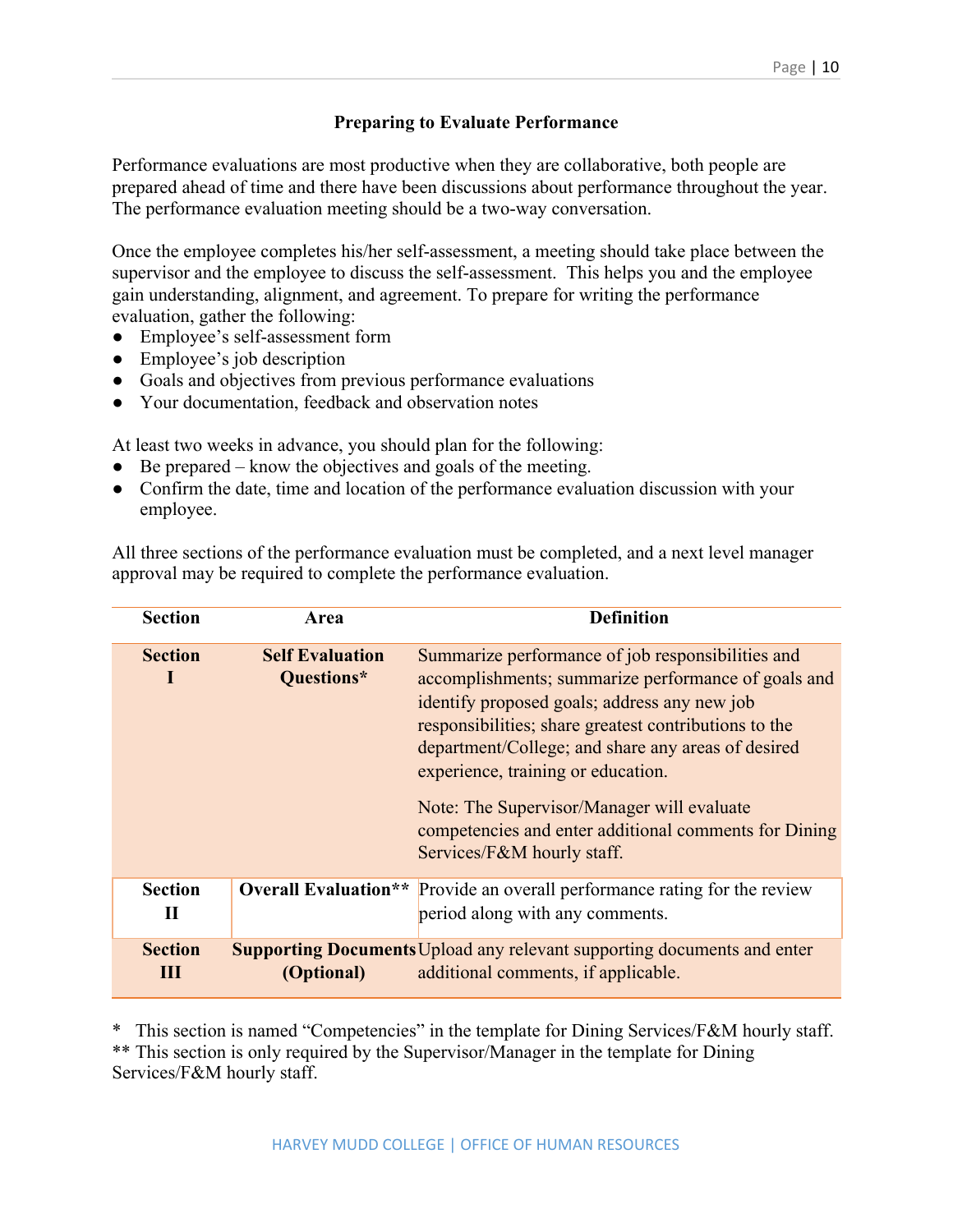# **Writing the Annual Performance Evaluation & Ratings**

For each competency, you must provide a numeric rating of the employee's performance. More than one level may be checked. The College utilizes the following 4-point rating scale:

| <b>Scale</b>            | <b>Ratings</b>                                                       | <b>Definitions</b>                                                                                                                                                                                                                                                                                                                                                                                          |
|-------------------------|----------------------------------------------------------------------|-------------------------------------------------------------------------------------------------------------------------------------------------------------------------------------------------------------------------------------------------------------------------------------------------------------------------------------------------------------------------------------------------------------|
| $\overline{\mathbf{4}}$ | <b>Highly</b><br><b>Effective</b>                                    | Contributions and high quality of work are widely recognized.<br>The majority of performance outcomes routinely and<br>consistently exceed defined expectations, producing important<br>and impactful results for the department and/or College<br>through planning, execution and creativity. Projects and<br>objectives are completed in a manner that expands the scope<br>and impact of the assignment. |
| $\mathbf{3}$            | <b>Successful and</b><br><b>Effective</b>                            | The staff member is successful in performing the majority of<br>job responsibilities and makes a solid, reliable and meaningful<br>contribution to the department and/or College. Performance is<br>competent, efficient and effective along established<br>expectations. Initiative, resourcefulness and good judgment<br>are consistently exercised.                                                      |
| $\overline{2}$          | <b>Some</b><br>Improvement<br><b>Required/Some</b><br><b>Success</b> | While the staff member's performance is effective in some<br>areas, there are other areas in which performance is<br>inconsistent and/or falls below established expectations.                                                                                                                                                                                                                              |
| 1                       | Significant<br>Improvement<br>Required                               | Performance is not acceptable in critical areas of the job and<br>falls below minimum expectations. Significant improvement is<br>needed. A performance development plan is recommended<br>that defines performance objectives and strategies for<br>achieving success.                                                                                                                                     |
| $\bf{0}$                | N/A                                                                  | Factor does not apply.                                                                                                                                                                                                                                                                                                                                                                                      |

Use behavior feedback to support your ratings. Use specific examples and facts, not judgments or assumptions. It is best practice to provide quantitative feedback for each competency so employees can understand the behaviors that lead to successful job performance or that do not meet the expectations of performance.

**Comments are required for all ratings of a 1, 2 or 4, so that employees will be provided information on how to strive for higher ratings, if applicable or clarity on highly effective performance to continue.**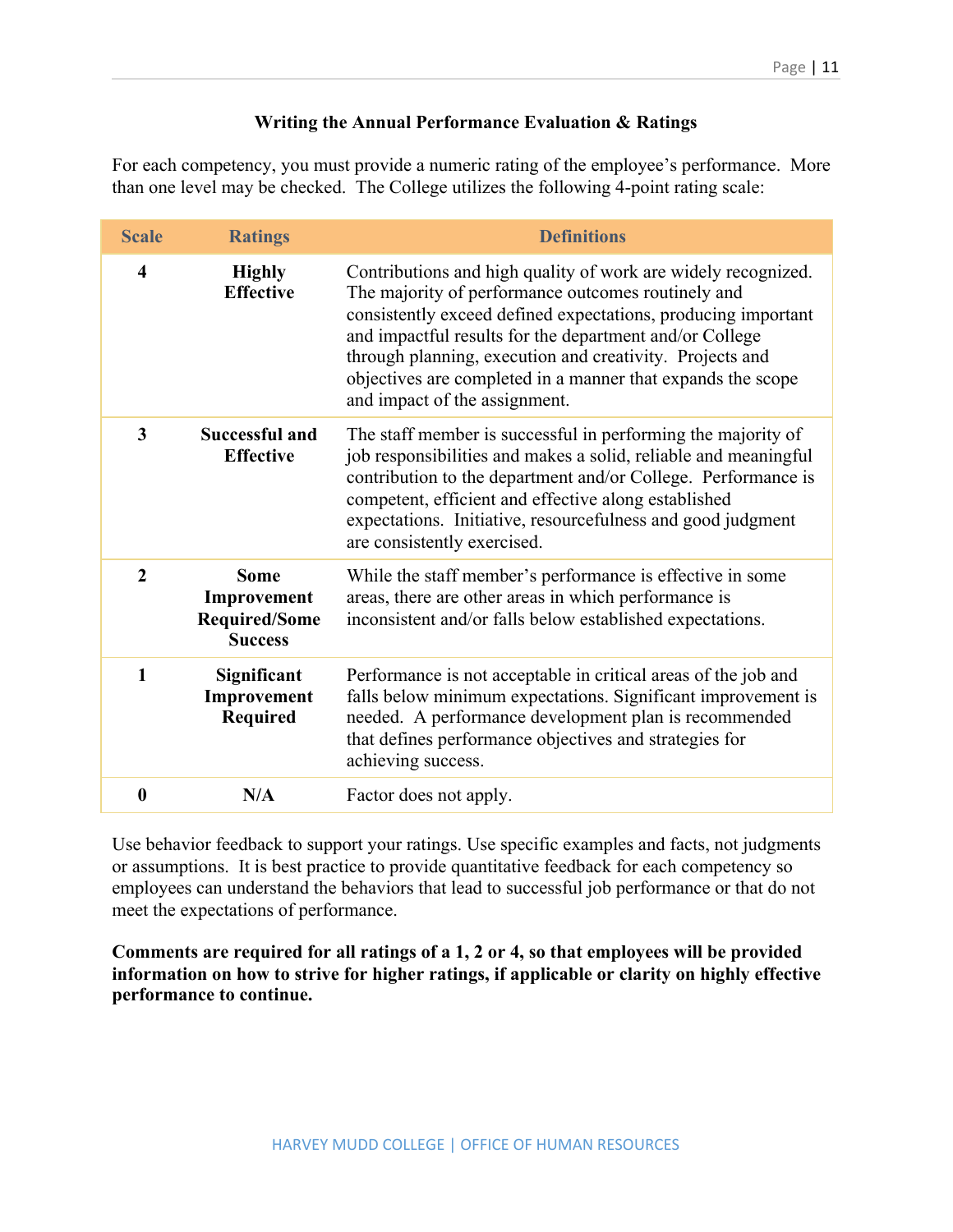# **Conducting the Annual Performance Evaluation Meeting**

The goal of the performance evaluation meeting is to meet both the professional and practical needs of the employee. Strive to ensure the employee is understood and involved in the discussion in order to reach a productive outcome. The following meeting structure is a best practice approach to follow:

- 1. **OPEN** with purpose and importance
	- State purpose of discussion is to discuss the employee's performance over the past year and the job expectations
	- Identify importance (impact on/benefits to person, team, College)
- 2. **CLARIFY** the meeting process
	- To review past performance and allow the employee to share ideas they have for development
	- To allow the supervisor to share their evaluation ratings and rationale
	- To reach common understanding, alignment, and agreement on performance
- 3. **DELIVER** the performance evaluation
	- Provide your ratings and rationale for performance goals and results
	- Provide your ratings and rationale for each competency
	- Share your recommendations on future goals
	- Provide your feedback on the employee's strengths and development targets
	- Provide any overall comments
- 4. **DEVELOP** expectations for future development
	- Seek and discuss ideas for developmental plans and activities that should be conducted during the next performance period
	- Explore needed resources/support
- 5. **AGREE** on each expectation, including tracking methods
	- Specify actions to be taken and by when
	- Confirm how to measure progress
	- If there is disagreement on expectations, discussion should continue involving the next level manager and/or a facilitated meeting with Human Resources.
- 6. **CLOSE** by summarizing and confirming confidence in the employee
	- Acknowledge your appreciation of the employee's efforts
	- Address any questions the employee has at that time

Upon delivery of the performance evaluation with the employee, both the supervisor and employee are required to sign the performance review. The employee is also provided the opportunity to add any comments to the review.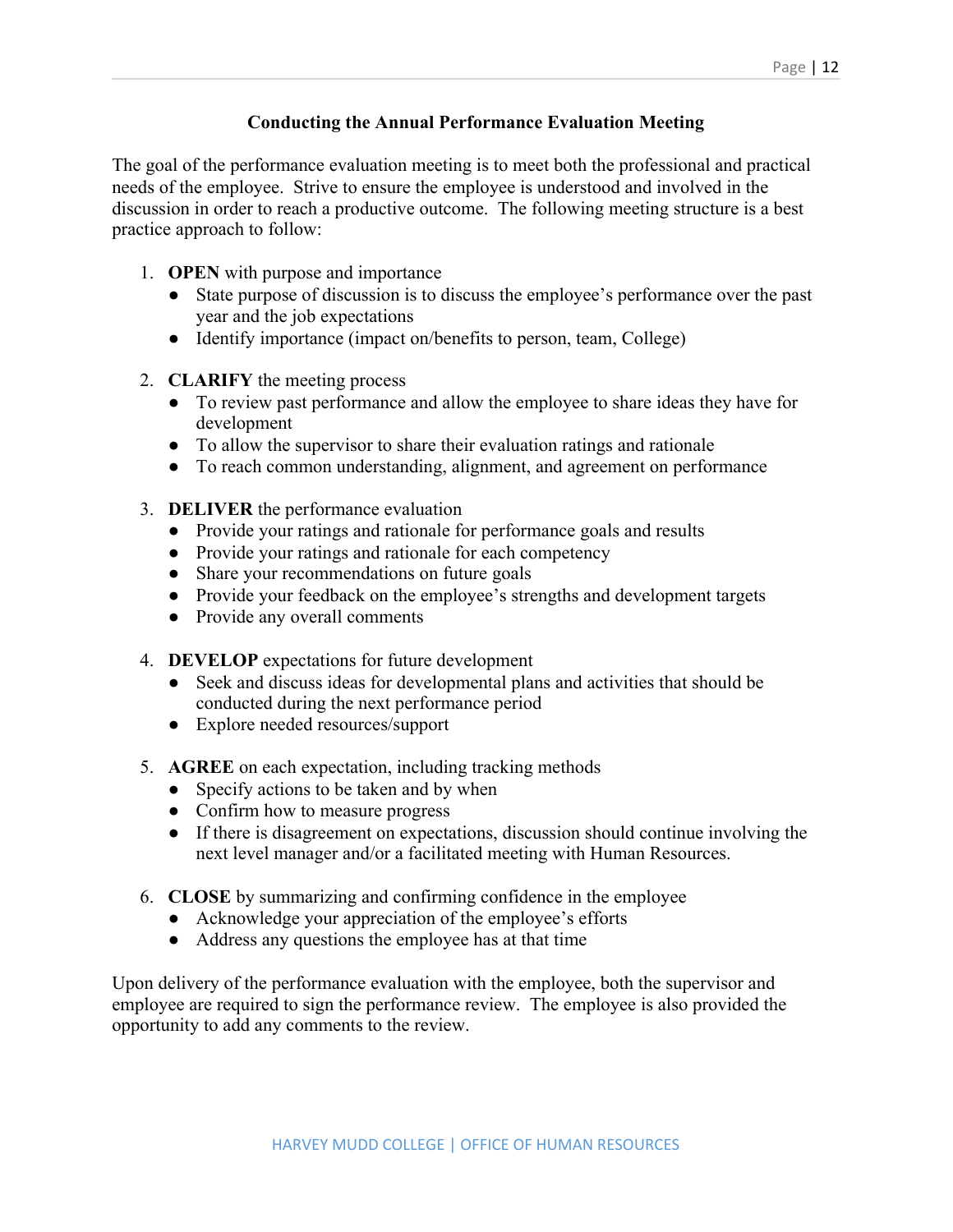In addition, five process skills are effective to keep the discussion moving forward and to ensure that everyone understands the discussion:

| <b>Process Skill</b>                                                       | <b>Definition</b>                                                                                                                                                                                                                                                                                                                                                 | <b>Tips for Using</b>                                                                                                                   |
|----------------------------------------------------------------------------|-------------------------------------------------------------------------------------------------------------------------------------------------------------------------------------------------------------------------------------------------------------------------------------------------------------------------------------------------------------------|-----------------------------------------------------------------------------------------------------------------------------------------|
| <b>Maintain or</b><br><b>Enhance</b><br><b>Self-Esteem</b>                 | Discussions about what people are expected to<br>achieve are personal interactions that can<br>increase or diminish people's self-worth.<br>When discussing areas for development, focus<br>on the facts and share specific examples; don't<br>attack people, make generalizations, or guess<br>at motives                                                        | • Express confidence in<br>future achievements<br>• Acknowledge<br>preparation and<br>participation<br>Encourage innovative<br>thinking |
| <b>Listen and</b><br><b>Respond with</b><br><b>Empathy</b>                 | When you listen and respond with empathy,<br>people are more likely to share their feelings<br>about the expectations, helping you to<br>understand their concerns and to recognize<br>where they feel confident.                                                                                                                                                 |                                                                                                                                         |
| Ask for Help and<br>Encourage<br><b>Involvement</b>                        | Involvement is the best way to build buy-in to<br>expectations and commitment to achieving<br>them. You, as the leader, need to shift the<br>focus from directing others to energizing and<br>guiding them toward success.                                                                                                                                        | • Balance "telling" and<br>"seeking"<br>• Give people a say in<br>the action<br>• Encourage others to<br>prepare                        |
| <b>Share Thoughts,</b><br><b>Feelings and</b><br><b>Rationale</b>          | It is critical in discussions that everyone be<br>open, honest, and collaborative. One way to<br>ensure this is by sharing your thoughts,<br>feelings, and rationale. You can use<br>information that you have to explain the<br>rationale for an expectation being higher than<br>anticipated or for a behavior being more<br>important.                         | • Make links to the<br>bigger picture<br>• Share feelings and<br>concerns                                                               |
| <b>Provide Support</b><br><b>Without Removing</b><br><b>Responsibility</b> | People often need the supervisor's support in<br>developing a solid plan and implementing it<br>successfully. However, identifying and<br>committing to expectations is the individual's<br>responsibility. If the goals are a big stretch,<br>offer to provide support, such as coaching,<br>obtaining resources, increasing authority, or<br>removing barriers. | • Prompt their thinking<br>by asking questions<br>Make commitments<br>$\bullet$<br>you can keep                                         |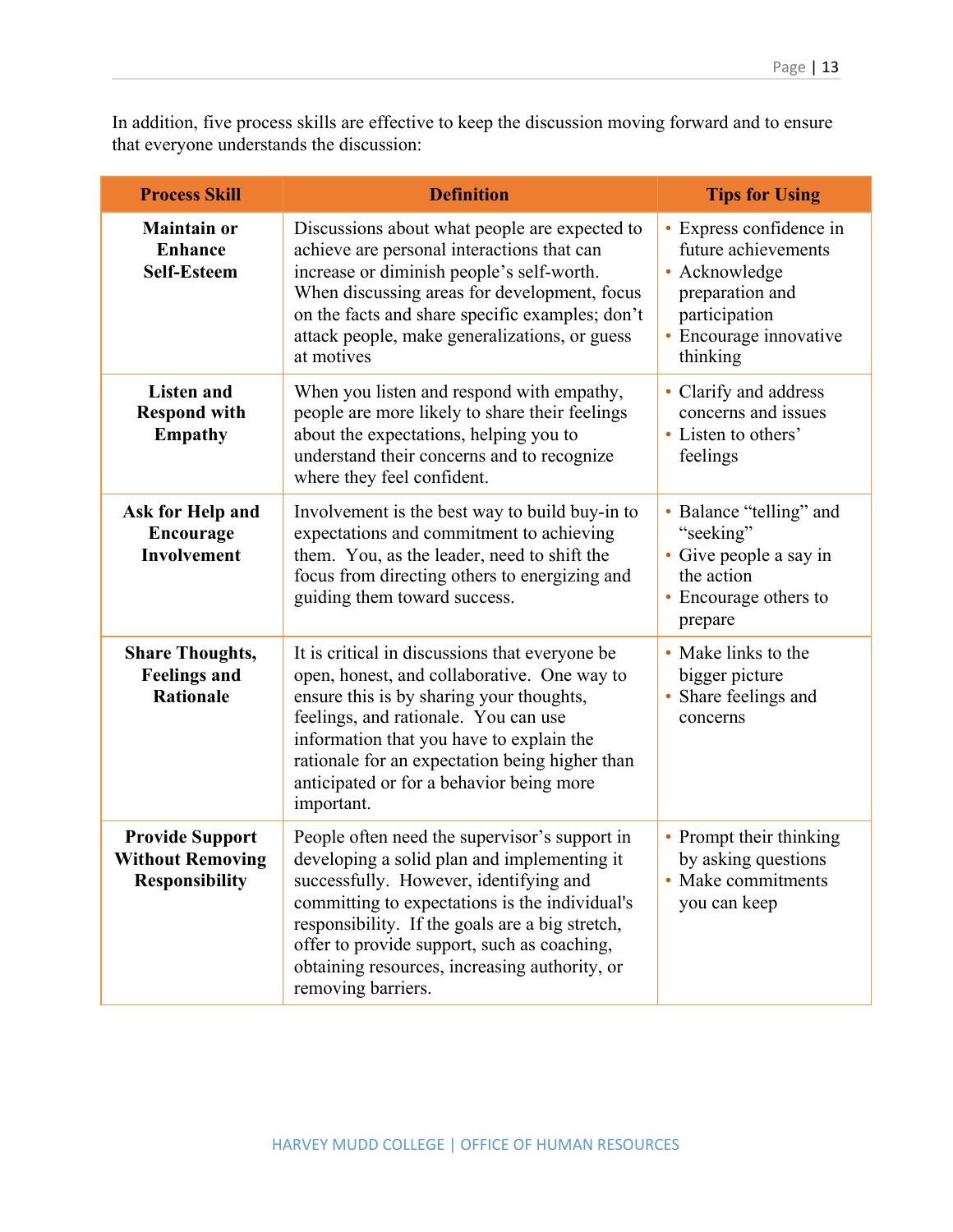# **Performance Improvement Plan**

Every performance improvement plan (PIP) should address certain fundamental facts. Supervisors are required to consult with the Office of Human Resources before giving a performance improvement plan to an employee.

The following items should be addressed in every performance improvement plan.

## **1. Describe why the plan is necessary**

This is a clear summary statement that performance is not meeting the requirements or the expectations of the supervisor. It identifies the performance gaps and/or behavioral issues that are a problem and emphasizes the need for improved performance and/or corrected behavior.

#### **2. Identify the problem to be corrected**

Identify or list specific facts (i.e. names, dates, places, persons affected, etc.) that demonstrate the performance or behavioral problem. Some of the problems may already have a history of informal or formal counseling and coaching behind them. Such history should be described and enumerated. Some issues may be connected to a progressive disciplinary process that is in the works. Such information also needs to be included in the PIP.

Regardless, the PIP needs to be specific and factual (i.e. not hearsay, opinions, generalized or vague references). This is the place to talk about the importance of the work and link it to the success of the employee, the department, and the mission of the College. Talk about the importance of the issue as a part of a bigger picture and its impact on others. In other words, discuss the business impact of the problem.

#### **3. Explain what must happen and how performance will be measured.**

Establish specific, measurable objectives and timelines for making progress. Expectations must be clearly described and communicated. This should include how the employee's performance will be measured. Performance standards should have face value, be reasonable, and attainable. This piece is the central part of the supervisor's action plan. It defines and details the supervisor's expectations and works to ensure the employee understands what is expected in order for them to meet those expectations.

#### **4. Describe what resources are available to assist the employee**

The PIP should not be limited only to the things the employee must do. It should also identify what resources, materials, training, and etc. will be made available to help the employee meet the performance expectations. This could take many forms that include things like:

- training, assigned books to read, or classes to attend
- mentoring by supervisor or other staff
- job shadowing another employee who has good command of the skills or behaviors in question
- periodic meetings with the supervisor or staff who will train/assist the employee.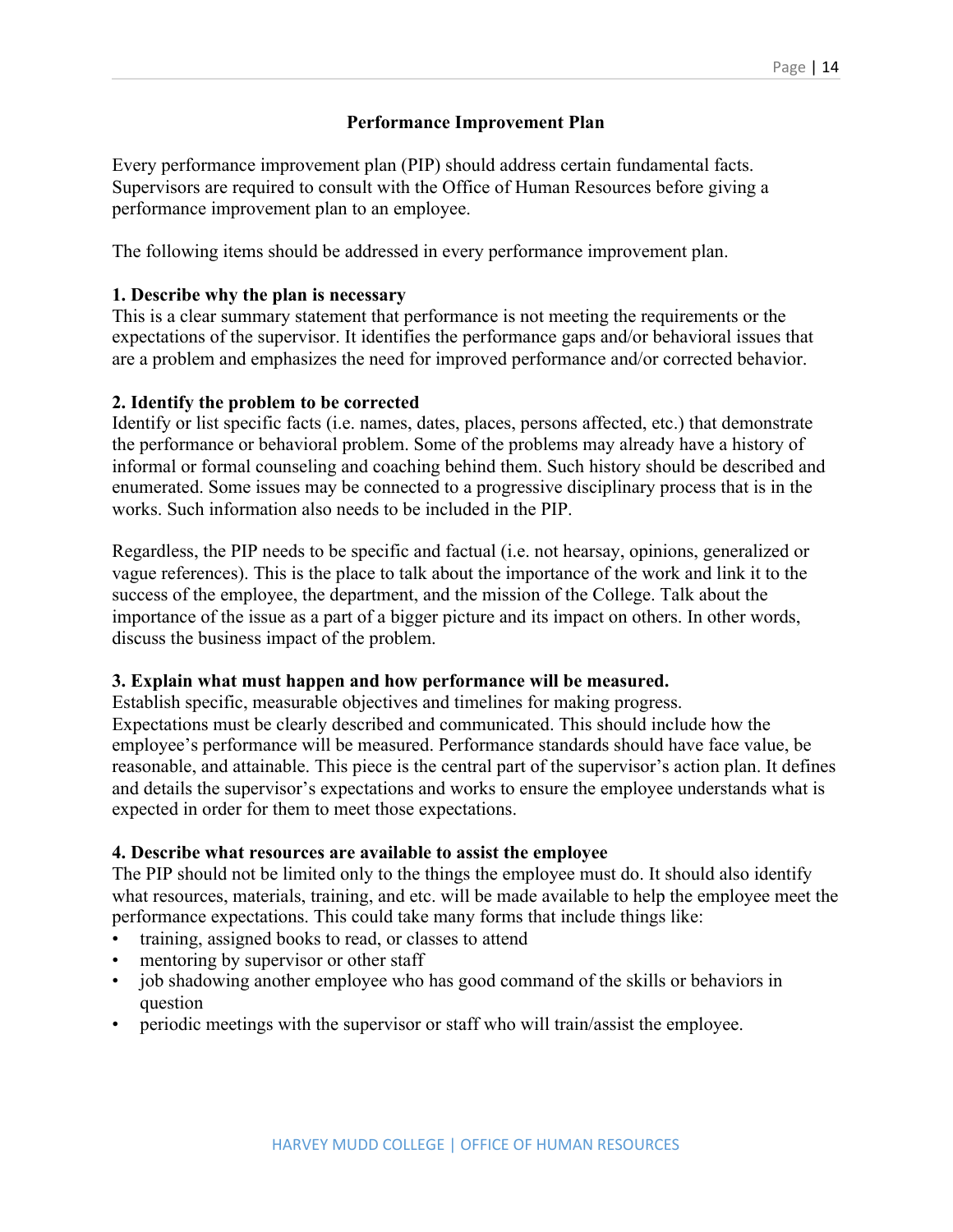## **5. Identify how long the PIP will be in effect**

Any employee placed on a PIP needs to understand that the PIP is time sensitive. The PIP must explicitly identify the period of time after which some level of improvement is expected. Depending on the nature of the performance or behavior issues being addressed, the amount of time allotted may vary. Generally, a PIP will be established for 90-days. If the issue is easily remedied, the time frame can be short. Supervisors may also include a renewal clause for the PIP. This would be something that indicates if satisfactory performance is not achieved during the designated time frame, the PIP will be extended. Whatever the timeline, it should be clearly understood by the employee that changes in performance and/or behavior is expected by the specified date. Supervisors must maintain active contact with the employee throughout the duration of the PIP and document this. As such, the supervisor should schedule and conduct frequent review meetings to discuss employee progress while the PIP is in effect.

#### **6. Describe the consequences if performance is not improved.**

The employee should clearly understand what the consequences are if the standards described in the PIP are not met. Options may include extending the PIP for another specified period or moving to one of the formal steps in the disciplinary process, such as a written warning, etc.

#### **7. Other elements to include:**

- Signatures employee, supervisor, and next level manager; includes any witnesses or third-party participants to the meeting in which the PIP is discussed.
- Review date(s) date for first review meeting to discuss progress in meeting the PIP.
- Complaint procedures options available to employees if they believe the PIP is without merit, capricious or unfounded.
- Disposition identify all the parties who will receive a copy of the PIP; copies of the PIP are added to an employee's personnel file.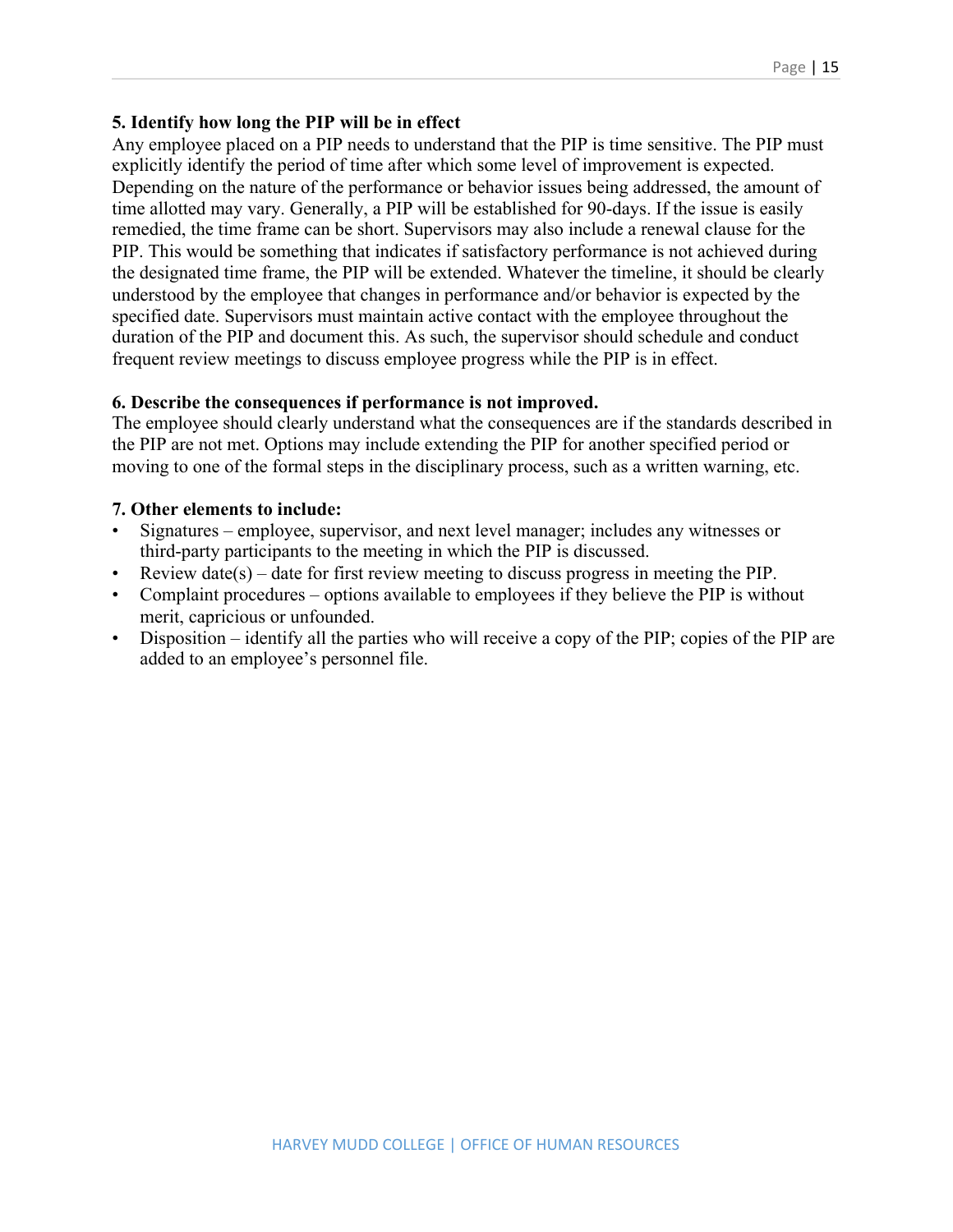### **Performance Management Policies**

#### **Initial Review Period**

A new staff member's first six (6) months of continuous employment or an existing staff member's first 180 continuous days after assuming a new set of job responsibilities are considered the "Initial Review Period." During this time, supervisors will be observing performance and ability to meet job requirements. During and at the end of the introductory period, performance will be evaluated, and a decision made concerning regular or continuing employment.

- If performance is considered satisfactory or better, the staff member will be retained and become a regular staff member;
- If performance is considered unsatisfactory or borderline, at any time within the first 180 days, we may extend the introductory period for an additional period of time to further evaluate performance and suitability for the job, or we may decide to end employment. Supervisors will partner with the Office of Human Resources, prior to notifying the staff member.

During and after the introductory period your employment is "at-will" and does not affect eligibility for benefits. Our right to terminate employment or change the terms and conditions of employment, at any time, with or without cause, as described in the at-will employment policy contained in this handbook, is not altered by this policy.

#### **Leaves of Absence**

If an employee is on an authorized Leave of Absence at the time of the performance review or has been on leave during the previous 12-month period, contact the Human Resources to determine how the situation should be handled. Generally, the performance evaluation should be completed upon return from leave and, in most cases, any salary increase will go into effect the next pay period.

#### **Performance Evaluations**

HMC recognizes all staff members as essential to the overall success of the College. This success is achieved by fostering a work environment in which staff members are inspired to perform to the best of their abilities. HMC's performance management cycle and processes allow supervisors to set expectations for the year and to discuss each staff member's potential contributions toward the achievement of departmental and College goals and objectives.

HMC will strive to use its performance management program to accomplish the following objectives:

- promote two-way performance related communications between supervisors and staff members that clarify expectations about the roles, goals, and behavioral accountabilities;
- promote professional growth for staff members by helping them in acquiring the desired knowledge and skills; or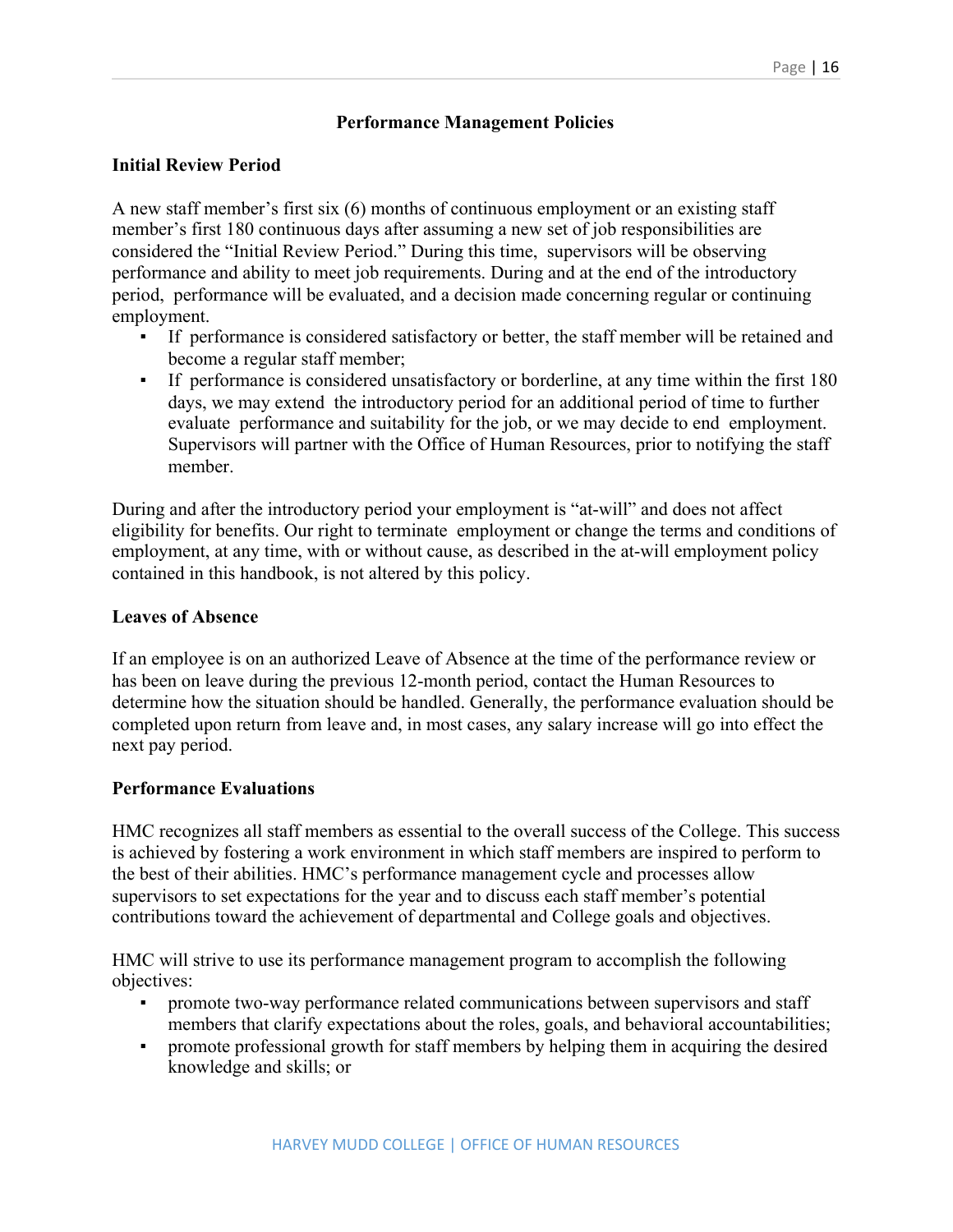• identify the barriers to effective performance and resolve those barriers through coaching and development support. Forms and resources are available on the HR Website.

The College encourages staff members and their supervisors to discuss work performance informally on a day-to-day basis. It is the College's preferred practice that a written performance evaluation be conducted at the end of the introductory period and annually thereafter for all regular staff members. The frequency of performance evaluations, however, may vary, depending on the position, past performance, changes in job duties, recurring performance problems or due to the staff member being away from work on a leave of absence.

Performance evaluations are conducted by a staff member's immediate supervisor and reviewed by the department head. The purpose of the evaluation is to review the staff member's current level of performance, to examine the progress made since the last evaluation, and to establish goals for the staff member's next evaluation. A satisfactory performance review does not guarantee an increase in rate of pay. Salary increases and promotions are solely within the discretion of the College and depend upon many factors in addition to performance.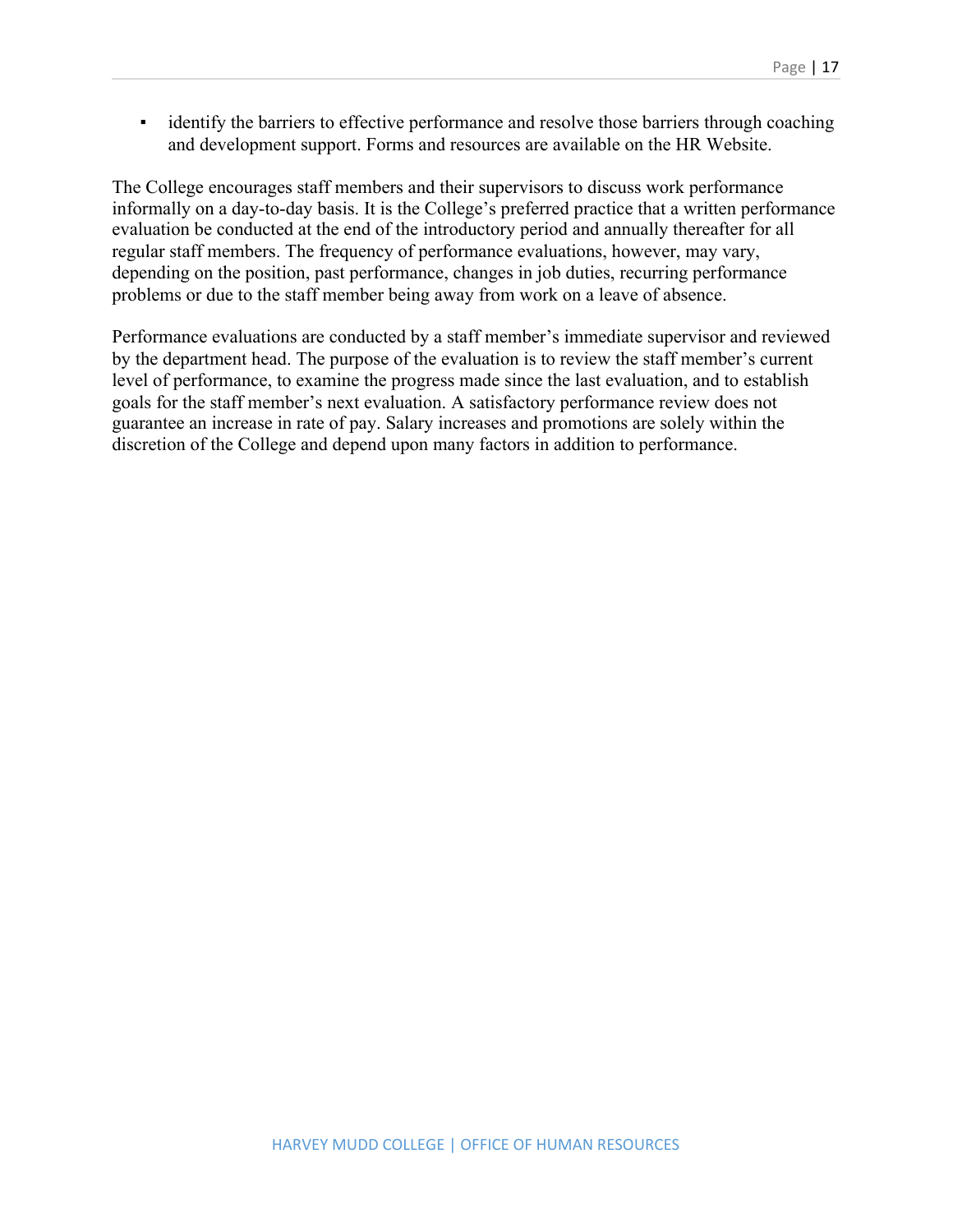#### **Performance Management Definitions**

#### **360 Degree Assessment**

360-degree feedback is a method of systematically collecting opinions about an individual's performance from a wide range of individuals. This includes peers, direct reports, the supervisor, and other key contacts inside and outside the College, such as customers or vendors. The benefit of collecting data of this kind is that the person gets to see a panorama of perceptions rather than just self-perception, which affords a more complete picture.

#### **Behavioral Anchors**

Behavioral anchors are specific, easy-to-apply examples of behaviors that demonstrate the competency and proficiency level. For example, if you want to define a high level of proficiency (say level 5) in "customer service" (a competency), the behavioral anchor may be "calls customers back within 1 hour, engages customers in open dialogue, resolves customer problems before hanging up, etc."

#### **Competency**

Competencies are the measurable or observable knowledge, skills, abilities, and behaviors (KSABs) critical to successful job performance.

#### **Introductory Review**

A review required during a new employee's first 6 months of continuous employment or an existing employee's first 180 continuous days after assuming a new set of job responsibilities. A review will be required to be completed and delivered by the supervisor at the end of the introductory period.

#### **Job description**

It is a recognized list of functions and tasks included in a particular occupation or job describing concisely but clearly the basic components of the job, the scope of assigned responsibility, authority, and autonomy as well as identifying the essential functions of the position and describes the environment in which the work will be completed. A job description also forms the basis for an appraisal of the employee's job performance.

#### **Mid-Cycle Review**

An "optional" review that a supervisor may conduct with an employee to address performance deficiencies. It provides a documentation of expectations of desired results and an opportunity for the employee to demonstrate acceptable performance. Mid-Cycle reviews must be reviewed by the Office of Human Resources prior to issuance to the employee.

#### **Performance Evaluation**

The process by which a supervisor evaluates an employee's job performance for the prior fiscal year.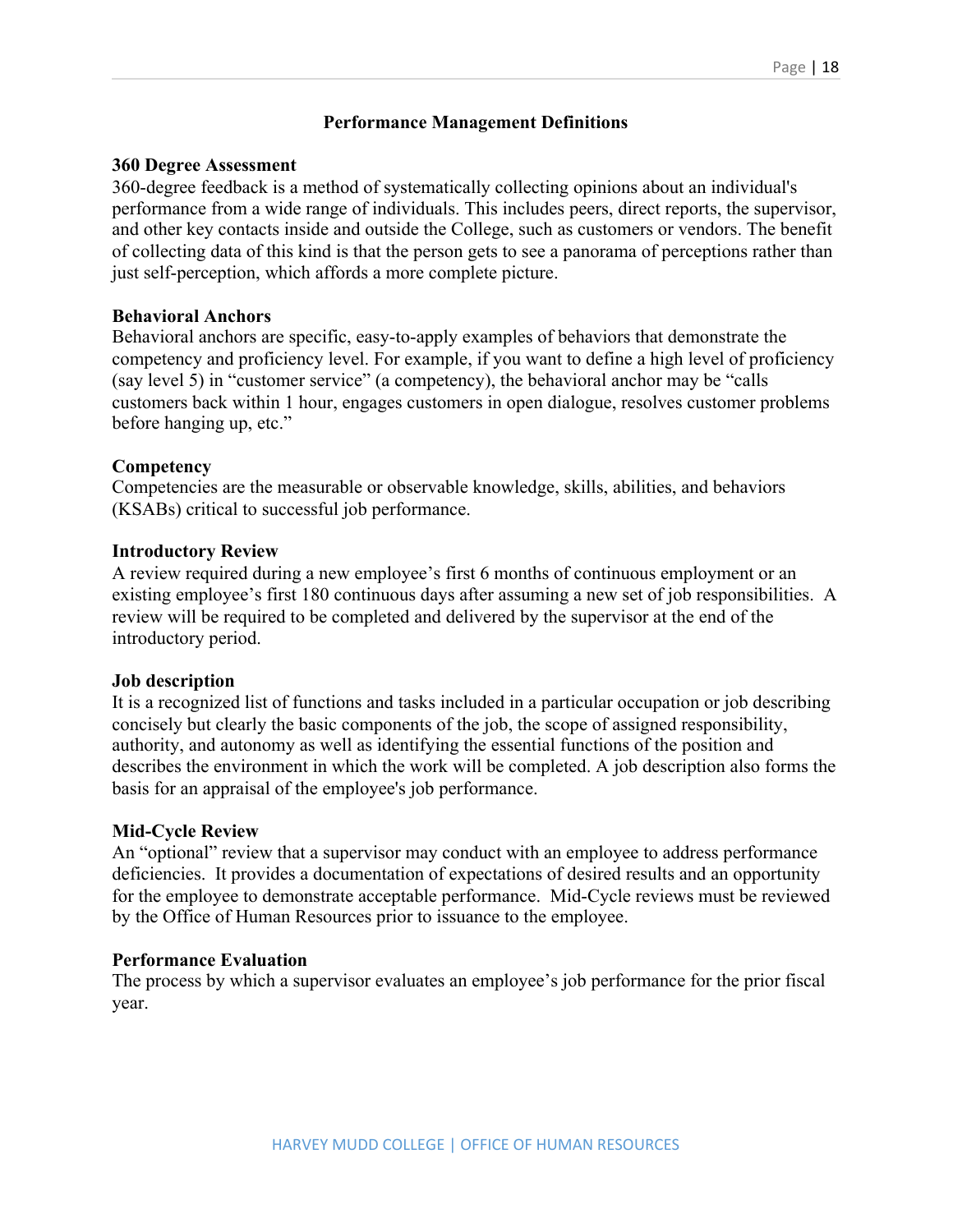#### **Performance Improvement Plans**

Plan implemented by a manager/supervisor designed to provide employees with constructive feedback, facilitate discussions between an employee and his/her supervisor regarding performance-related issues, and outline specific areas of performance requiring improvement.

#### **Self-Assessment**

A self-assessment is an employee's opportunity to provide self-ratings and narrative descriptions of their major accomplishments related to the performance goals and expectations outlined for the year. The employee can describe their major contributions and how they accomplished or did not accomplish their performance expectations. Additionally, accomplishments may include other achievements or recognition achieved during the performance year and training and developmental needs. Note: Providing the self-assessment does not negate the supervisor's responsibility to provide a performance evaluation of an employee's accomplishments to support the end of year rating.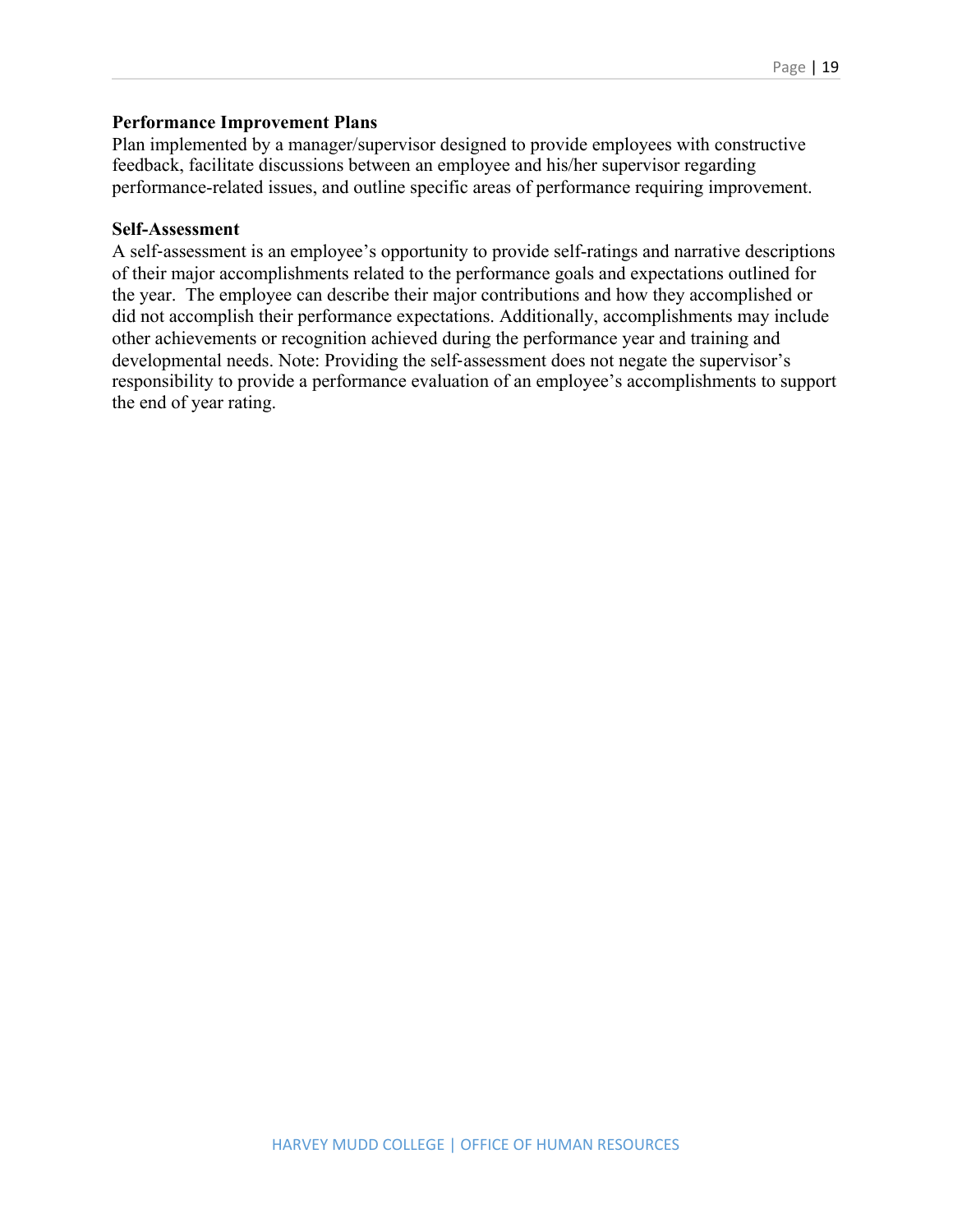# **Frequently Asked Questions**

# **1. Is the performance evaluation process required for all employees?** Yes, all staff members are required to be evaluated annually.

#### 2. **Are all staff employees reviewed at the same time?**

Yes, all staff eligible to receive an annual performance evaluation must receive the evaluation by May each year, unless they are in their introductory period.

#### 3. **How long must an employee be on the job prior to having an annual performance evaluation?**

Employees should complete their introductory period before receiving the annual performance evaluation.

#### **4. What if there is a change in supervisors during the review period? Who conducts the review?**

If an employee is new to a position but has worked in another department, both the current and the previous supervisors are encouraged to work together to complete the performance evaluation. If the previous supervisor does not contribute, the current supervisor is ultimately responsible for completing the performance evaluation.

## 5. **Can staff members in my department give input on the performance evaluation of my direct reports?**

It is appropriate to solicit input from staff that are knowledgeable of the employee's work performance. How this input is represented on the performance evaluation should be agreed upon by the employees' supervisor and next level supervisor.

#### 6. **Are employees required to complete the self-assessment form?**

No, employees are encouraged to complete a self-assessment prior to the supervisor completing the performance evaluation. The self-assessment form allows employees to summarize major accomplishments within the review period, list any activities accomplished during the review period, state goals/objectives, and provide an opportunity to address other issues. The supervisor should not delay the performance evaluation if the self-assessment has not been completed by the specified deadline.

#### 7. **I have only been supervising my staff for a short time, should I still complete the performance evaluations?**

Yes. Consult with the next level supervisor in completing the appraisal or Human Resources. The current supervisor is ultimately responsible for completing the performance evaluation.

#### 8. **Does the employee have to sign the performance evaluation?**

The employee should sign the appraisal. The employee's signature indicates only that they are aware of the contents of the appraisal, it does indicate agreement. If an employee refuses to sign, the supervisor should document the date in which the appraisal was discussed and provided to the employee.